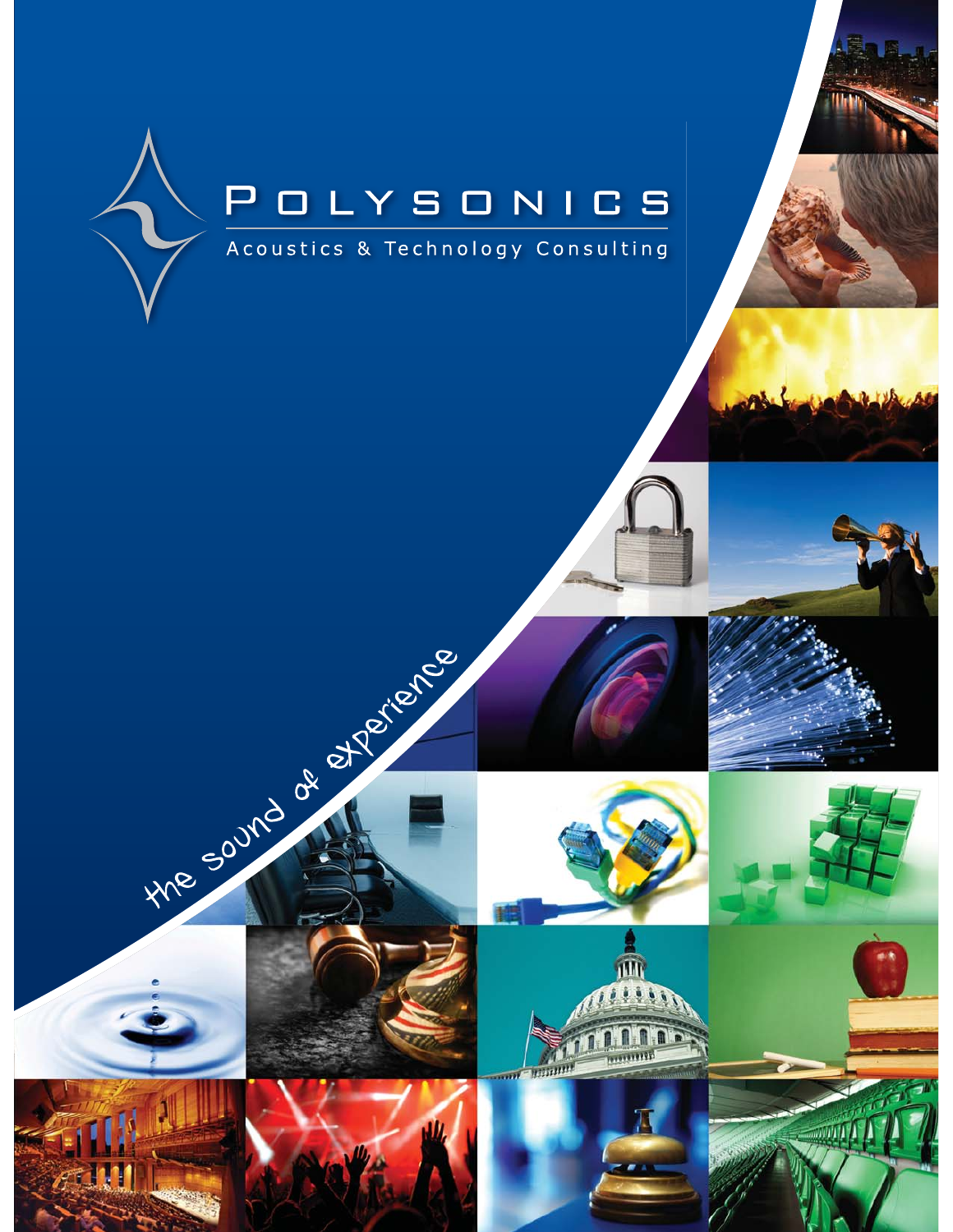# **SERVIGES**



# LISTEN

Polysonics creates acoustical designs that focus on controlling the transmission of sound and eliminating unwanted noise and vibrations. Combining our years of acoustic experience with advanced 3D modeling software, we are able to sculpt the interior of a listening space for pristine, natural sound. Further, Polysonics specifies quiet solutions for HVAC noise, mechanical noise, and vibration control.



# **COMMUNICATE**

Polysonics leverages the latest technologies to deliver a converged, unified communications platform for your organization. Facilities designed by Polysonics have the advantage of effective voice and video f collaboration, dynamic presentation capabilities, simplified control, and seamless integration.



# **EXPERIENCE**

Production technologies are changing at an incredibly fast pace; as a result, cutting-edge audiovisual options are rapidly becoming available. At Polysonics, our design team has the knowledge to help you o examine and understand the complexities and details of these new technologies so you can choose the e solutions that best fit your vision and budget. Polysonics designs comprehensive production system solutions that will create a lasting impression on your audience.



### NETWORK

Polysonics is one of very few firms of its type to offer Registered Communications Distribution Design (RCDD) services in-house. Capable of designing complex, highly-integrated voice, VoIP, LAN, and wireless communication systems, Polysonics offers expert planning and design of systems and infrastructures to serve projects from single-building structures, to campus-wide integrations with thousands of users across a wide variety of platforms and operating systems.



### PROTECT

Security, access control, and asset protection are a primary concern for many of our clients. Polysonics details government-level, fully integrated security solutions that provide both peace of mind and efficiency in operation. Using the latest technologies, we address audio and video surveillance, intrusion detection, and access controls to ensure your building and its occupants are safe and secure.



### MANAGE

A successful project is the result of clearly defined expectations, open communications, and teamwork. From concept to completion, Polysonics provides our projects with ongoing support, providing services ranging from planning, scheduling, value engineering and peer review, through contract administration, system commissioning, testing, and certification.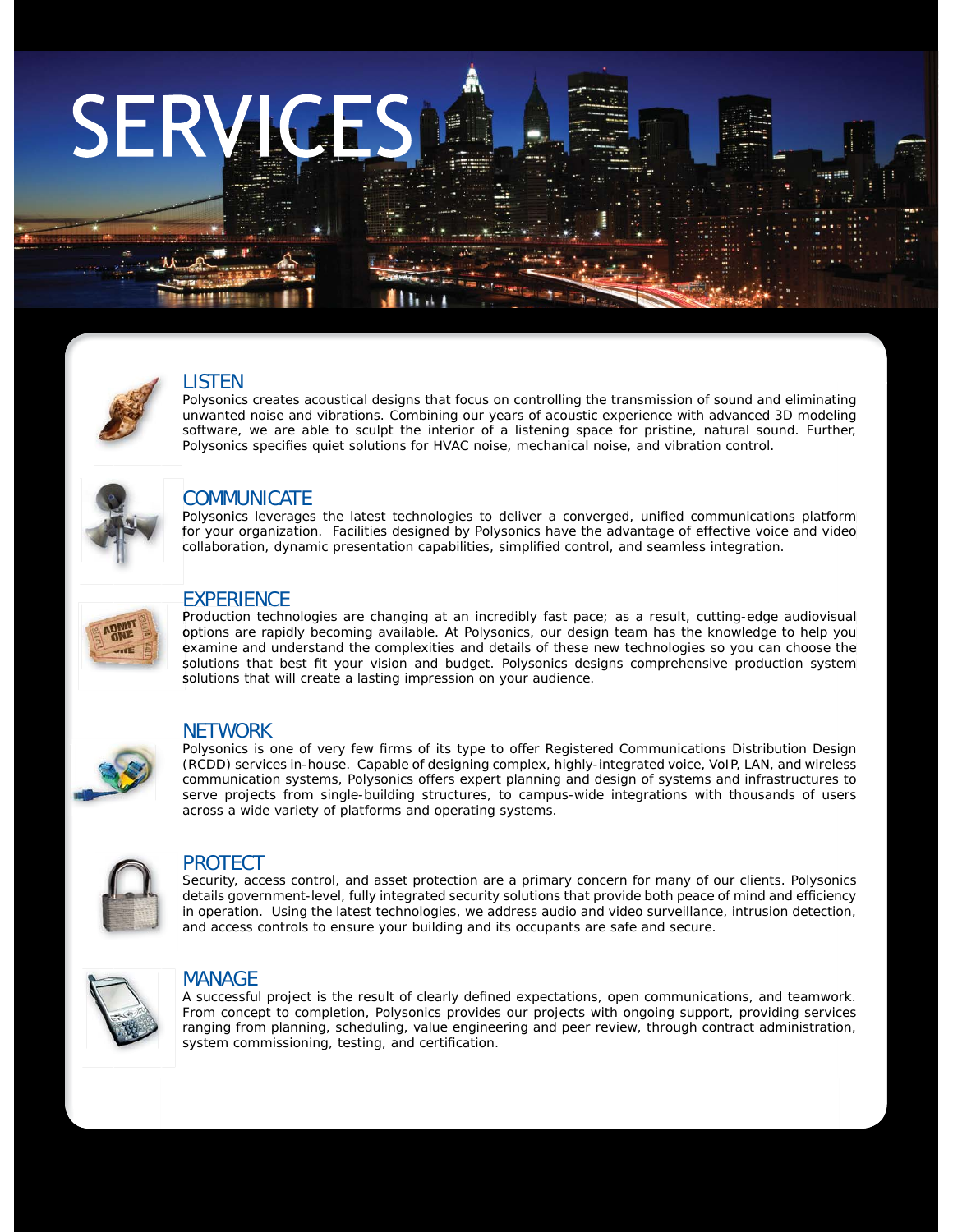

### EDUCATIONAL FACILITIES

People learn by experience. Polysonics enriches this learning experience by delivering highly integrated technologies and meticulously designed acoustical environments to meet the dynamic needs of today's teaching institutions. Polysonics' designs meet both the ANSI acoustic requirements for classrooms and the requirements of LEED® for schools.

### **CORPORATE**



As businesses face a rapidly changing and increasingly complex marketplace, Polysonics is able to provide companies with technology solutions to make communications more effective and acoustic solutions that create environments conducive to collaboration. Polysonics designs systems to provide the features needed today and the capability to meet the needs of tomorrow.

### COURTS



With technology playing a critical role in the judicial process, Polysonics has had the unique privilege of authoring the United States Courtroom Technology Manual that is currently in use by the United States Federal Court System. This expertise, combined with a thorough understanding of courtroom operations, allows Polysonics to offer the most efficient acoustic and technology solutions for today's courtroom environment.

### GOVERNMENT



Uniquely qualified to provide long term, technologically advanced, and secure designs, Polysonics has been fortunate to serve many of our Nation's most historically and culturally significant projects over the past half-century. From the most delicate of preservation projects, to the most state-of-the-art facilities for public service, Polysonics is a trusted Government partner.



### MEDICAL & RESEARCH

As instrumentation advances, so does the requirement for a stable, controlled measurement environment. Polysonics uses a multi-disciplined approach to create a research facility that provides trusted results, every time.



## HOUSES OF WORSHIP

Polysonics specializes in systems and spaces for Contemporary Worship. We recognize that there are many unique challenges facing pastors and congregations as ministries evolve and expand. Small ministry or mega-church, a new project or a renovation, Polysonics can provide budget-conscious design solutions for acoustics, audio, video, lighting, and technology. These solutions create a highly relevant and dynamic environment to proclaim your message.

### THEMED ENTERTAINMENT

At Polysonics, the guest experience is our A top priority. Our holistic approach seamlessly incorporates the show's media, software i development, control programming, and hardware into one entity that leaves the guests h in awe. The expertise of the Polysonics team always provides a solution perfectly matched ato the project's unique requirements.

### PERFORMING ARTS

Sculpted sound, dramatic lighting, and seamless productions are all provided in a venue designed with Polysonics. Offering comprehensive services for theater and performance venues worldwide, our creative team of designers and engineers bring years of practical, hands-on experience to your project. We create spaces to inspire artists and astound audiences.

### HOSPITALITY & MIXED USE

Polysonics understands that hospitality begins and ends with the guest experience. Whether a quiet and restful room, the electronic amenities to inform and entertain, or seemlessly integrated back-of-house systems, Polysonics provides acoustical and technological solutions to help you do what you do best - serve your guests.

### SPORTS VENUES

Polysonics provides designs that maximize the fan experience. Large format displays bring the action closer to the stands, high impact audio brings energy to the entire venue, and advanced technologies behind the scenes help capture the action that keeps your fans coming back for more.